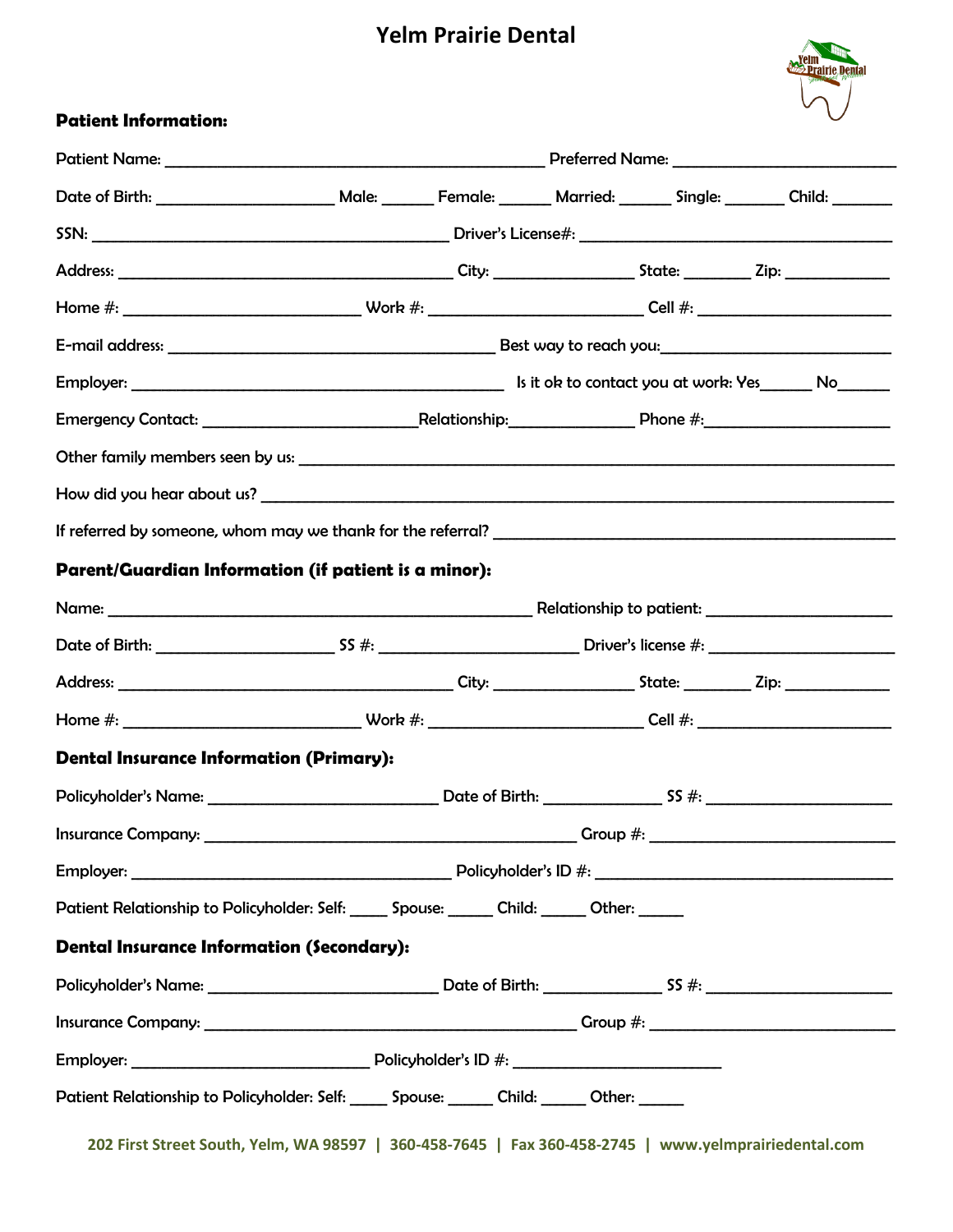#### Medical History **Medical History**

Patient Name **Date of Birth Allen According to the Contract Oriental According to the Contract Oriental According to the Contract of Birth**  $\sim$  **0.010**  $\sim$  **0.010**  $\sim$  **0.010**  $\sim$  **0.010**  $\sim$  **0.010**  $\sim$  **0.010**  $\sim$  **0.010**  $\sim$  **0** 

Although dental personnel primarily treat the area in and around your mouth, your mouth is a part of your entire body. Health problems that you may have, or medication(s) that you may be taking, could have an important interrelationship with the dentistry you will receive. Thank you for answering the following questions.

\_\_\_\_\_\_\_\_\_\_\_\_\_\_\_\_\_\_\_\_\_\_\_\_\_\_\_\_\_\_\_\_\_\_\_\_\_\_\_\_\_\_\_\_\_\_\_\_\_\_\_\_\_\_\_\_\_\_\_\_\_\_\_\_\_\_\_\_\_\_\_\_\_\_\_\_\_\_\_\_\_\_\_\_\_\_\_\_\_\_\_\_\_

Are you under a physician's care now? Yes No If yes, please explain: \_ *Have you ever been hospitalized or had a major operation?* Yes No If yes, please explain:

Have you ever had a serious head or neck injury? Yes No If yes, please explain: *Have you ever taken Fosamax, Boniva, Actonel or any medications containing bisphosphonates?* Yes No If yes, please explain: **Do you use tobacco?** Yes No If yes, please explain:

**Do you use controlled substances?** Yes No If yes, please explain: Are you taking medications, pills or drugs? Yes No If yes, please explain:

*Women, are you: Pregnant/trying to get* pregnant Yes No *Taking oral contraceptives* Yes No *Nursing* Yes No

*Are you allergic to any of the following: (Please circle and that apply)?* Aspirin Penicillin Codeine Local Anesthetics Acrylic Metal Latex Sulfa Drugs Other

#### *Do you have or have you had any of the following: (Please circle and that apply)*

AIDS/HIV Positive Alzheimer's Disease Anaphylaxis Anemia Angina Arthritis/Gout Artificial Heart Valve Artificial Joint Asthma Blood Disease Blood Pressure Low or High Blood Transfusion Breathing Problem Cancer Chemotherapy Cold Sores/Fever Blisters Congenital Heart Disorder Cortisone Medicine Diabetes Drug Addiction Emphysema Epilepsy or Seizures Excessive Bleeding Fainting spells/Dizziness Frequent Cough Frequent Diarrhea Frequent Headaches Genital Herpes Glaucoma Heart Attack/Failure Heart Murmur Heart Pacemaker Heart Trouble/Disease Hemophilia Hepatitis A B or C Herpes High Cholesterol Hives/Rash Hypoglycemia Irregular Heartbeat Kidney Problems Leukemia Liver Disease Lung Disease Mitral Valve Prolapse **Osteoporosis** Psychiatric Care Radiation Treatments Recent Weight Loss Renal Dialysis Rheumatic Fever Rheumatism Scarlet Fever Shingles Sickle Cell Disease Spina Bifida Stomach/Intestinal Disease Stroke Swelling of Limbs Thyroid Disease **Tonsillitis** Tuberculosis Tumors or Growths Ulcers Venereal Disease Yellow Jaundice

**Have you ever had any serious illness not listed:** \_\_\_\_\_\_\_\_\_\_\_\_\_\_\_\_\_\_\_\_\_\_\_\_\_\_\_\_\_\_\_\_\_\_\_\_\_\_\_\_\_\_\_\_\_\_\_\_\_\_\_\_\_

\_\_\_\_\_\_\_\_\_\_\_\_\_\_\_\_\_\_\_\_\_\_\_\_\_\_\_\_\_\_\_\_\_\_\_\_\_\_\_\_\_\_\_\_\_\_\_\_\_\_\_\_\_\_\_\_\_\_\_\_\_\_\_\_\_\_\_\_\_\_\_\_\_\_\_\_\_\_\_\_\_\_\_\_\_\_\_\_\_\_\_\_\_ To the best of my knowledge, the questions on this form have been accurately answered. I understand that providing incorrect information can be dangerous to my (or patient's health. It is my responsibility to inform the dental office of any changes with my medical status.

\_\_\_\_\_\_\_\_\_\_\_\_\_\_\_\_\_\_\_\_\_\_\_\_\_\_\_\_\_\_\_\_\_\_\_\_\_\_\_\_\_\_\_\_\_\_\_\_\_\_\_\_\_\_\_\_\_\_\_\_\_\_\_\_\_\_\_\_\_\_\_\_\_\_\_\_\_\_\_\_\_\_\_\_\_\_\_\_\_\_\_\_\_

**202 First Street South, Yelm, WA 98597 | 360-458-7645 | Fax 360-458-2745 | www.yelmprairiedental.com**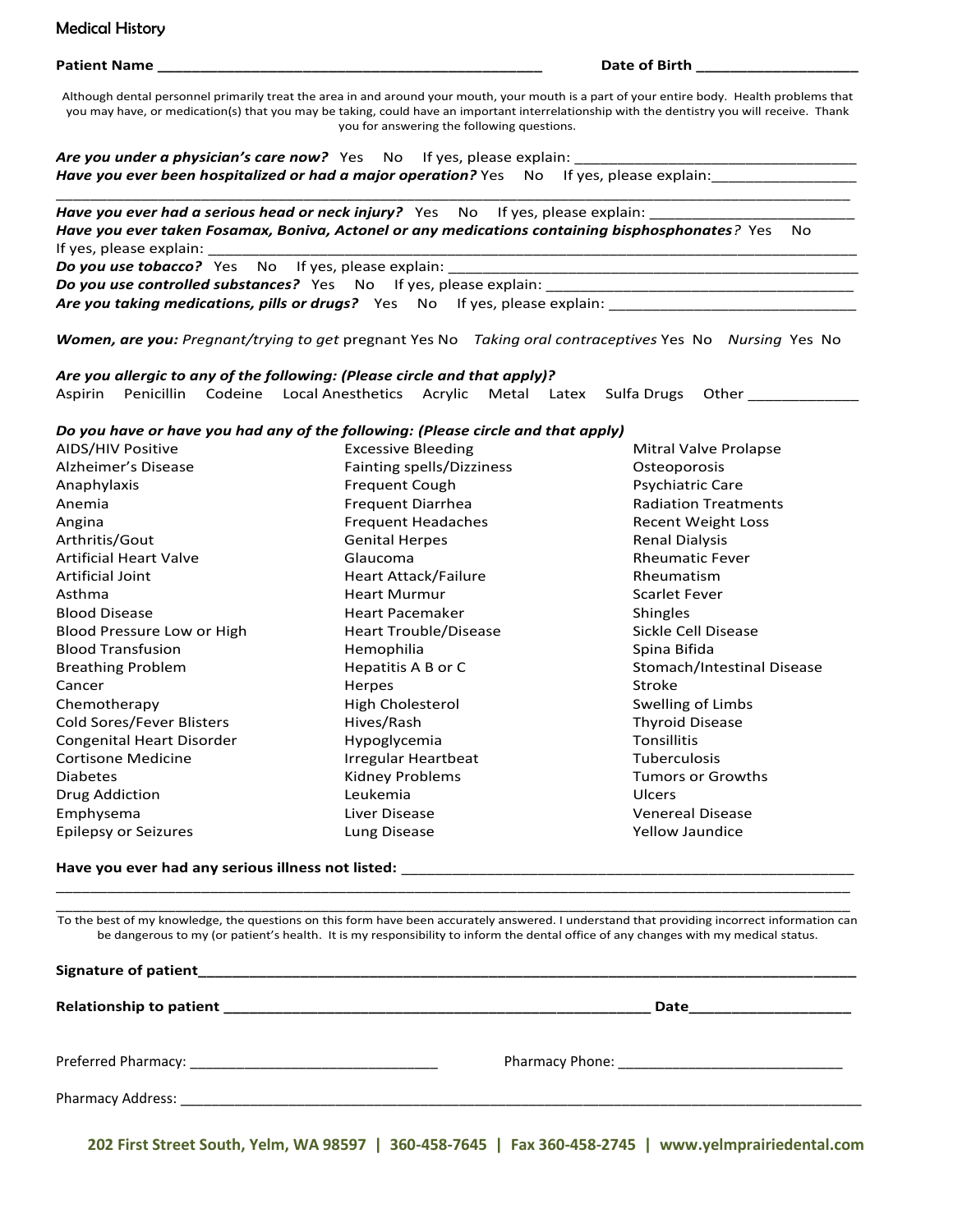#### **Yelm Prairie Dental Financial, Missed Appt, Cancellation Policy**

Thank you for choosing Yelm Prairie Dental, Dr. Matthew Lesh. Our primary mission is to deliver the best and most comprehensive dental care available. An important part of the mission is making the cost of optimal care as easy and manageable for our patients as possible by offering several payment options.

#### **Payment Options:**

You can choose from:

\*Cash, Check, Visa, MasterCard, or American Express

\*We offer a 5% courtesy discount to patients who pay for their treatment via cash/check on the day of treatment only. \*Convenient Monthly Payment Options from CareCredit Healthcare Credit Card

- o Allow you to pay over time with 6- or 12-months interest-free
- o No annual fees or pre-payment penalties

Please note:

It is the policy of this dental practice to request payment at the time of service. If you choose to discontinue care before treatment is complete, your refund will be determined upon review of your treatment plan.

For larger, more comprehensive treatment plans, a 50% deposit is required to secure your initial treatment appointment. Any special payment arrangements must be made prior to your appointment day.

We charge 24% interest annually on all accounts that are older than 30 days including a \$5.00 billing fee. If you pay your estimated patient portion prior to treatment you will not be charged interest or a billing fee within the first 30 days on a remaining balance. Your insurance EOB is considered your first billing. A \$5.00 late fee will apply to all accounts over 30 days.

For those using our text payment options: if payment is not received and requires billing to be sent out interest, late fee and billing fee will apply with first billing.

Memberships must be paid in full on the day of membership signup. They cannot be billed or backdated.

For patients with dental insurance, we are happy to work with your carrier to maximize your benefit and directly bill them for reimbursement for your treatment. Your patient portion is due at the time of service and it is your responsibility to ensure payment from your insurance carrier. We will attempt to answer any questions we can about your insurance and, when possible We will assist in resolving complications with your insurance company. Please understand that we cannot speak on their behalf. Your insurance contract is an agreement between you, your employer and your insurance carrier. If your insurance company has not paid (on your behalf) within 60 days, the full amount is due; unless we are working with you and the insurance company on an issue

For those patients without insurance coverage, you will be responsible for payment on the day of treatment. If you are not able to pay in full, or if your treatment requires several visits, you will be given an estimate and will be able to discuss payment arrangements with a member of our business office staff.

A fee is charged for patients who no show or late cancel without 24 business hours' notice. We understand that things do happen and encourage you to call us. Keep in mind no shows and late cancellations are expensive for the dental practice – we reserved that appointment time for you and have all the staff here with the operatory ready. If you call ahead and reschedule that allows us to get another patient in who is waiting due to a full schedule. If we can fill the appointment we do not charge for the late cancel.

**First offence**: \$50 fee for every hour of your appointment

**Second offence:** \$75 fee for every hour of your appointment

**Third offence:** \$100 for every hour of your appointment, with full payment of rescheduled appointment due in advanced The policy of Yelm Prairie Dental, Dr. Matthew Lesh is to charge \$35 for returned checks.

If you have any questions, please do not hesitate to ask. We are here to help you get the dentistry you want or need.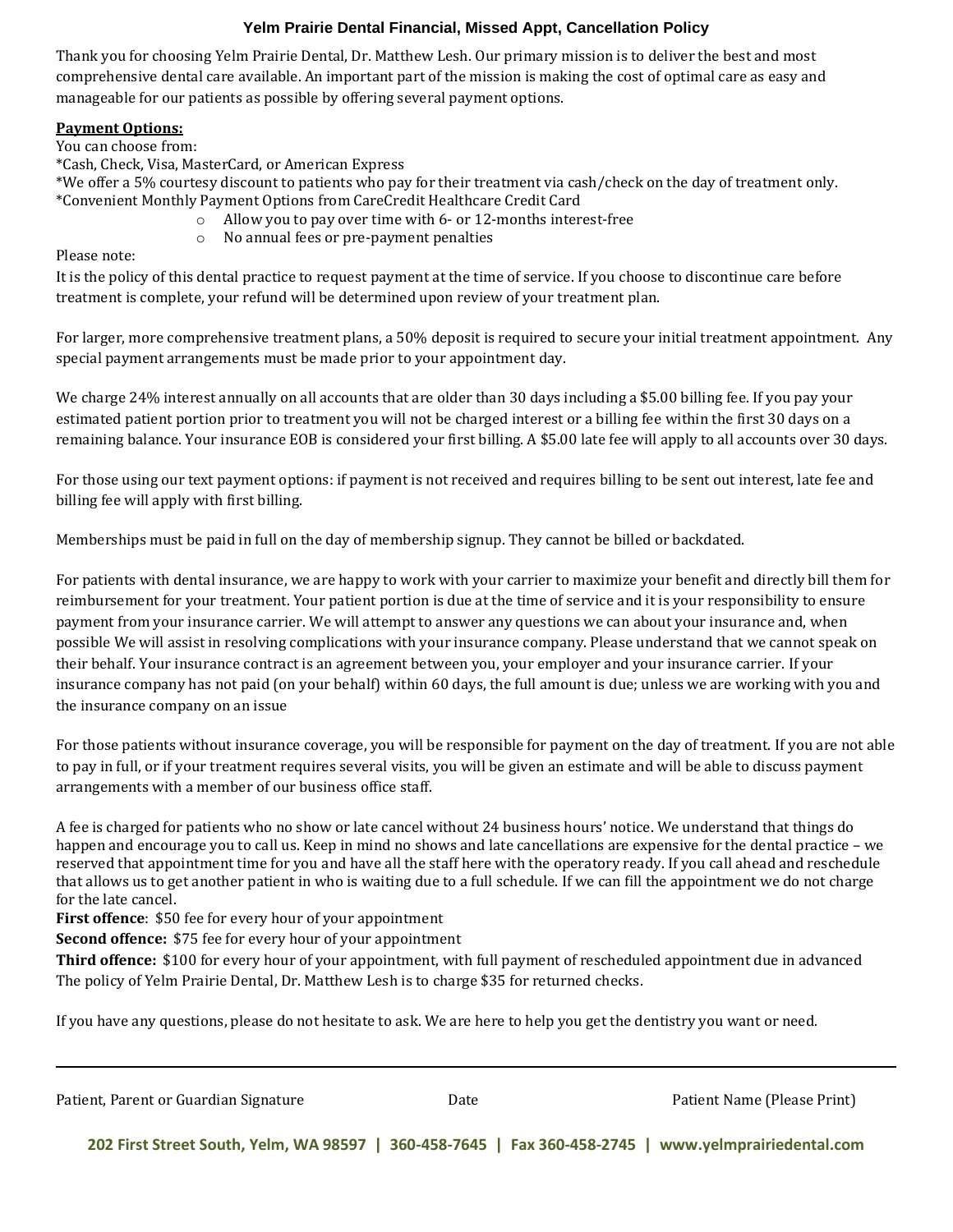#### **HIPAA Compliance Patient Consent Form**

Our Notice of Privacy Practices provides information about how we may use or disclose protected health information.

The notice contains a patient's rights section describing your rights under the law. You establish that by your signature that you have reviewed our notice before signing this consent.

The terms of the notice may change, if so, you will be notified at your next visit to update your signature/date.

You have the right to restrict how your protected health information is used and disclosed for treatment, payment or healthcare operations. We are not required to agree with this restriction, but if we do, we shall honor this agreement. The HIPAA (Health Insurance Portability and Accountability Act of 1996) law allows for the use of the information for treatment, payment, or healthcare operations.

By signing this form, you consent to our use and disclosure of your protected healthcare information and potentially anonymous usage in a publication. You have the right to revoke this consent in writing, signed by you. However, such a revocation will not be retroactive.

By signing this form, I understand that:

- $\check{\phantom{\phi}}$  **Protected health information may be disclosed or used for treatment, payment, or healthcare operations.**
- $\checkmark$  The practice reserves the right to change the privacy policy as allowed by law.
- $\checkmark$  The practice has the right to restrict the use of the information, but the practice does not have to agree to those restrictions.
- $\checkmark$  The patient has the right to revoke this consent in writing at any time and all full disclosures will then cease.
- $\checkmark$  The practice may condition receipt of treatment upon execution of this consent.

| May we phone, email, or send a text to you to confirm appointments?                                                                                                                                                                                                                                                                              |            | NO. |
|--------------------------------------------------------------------------------------------------------------------------------------------------------------------------------------------------------------------------------------------------------------------------------------------------------------------------------------------------|------------|-----|
| May we leave a message on your answering machine at home or on your cell phone?                                                                                                                                                                                                                                                                  | <b>YES</b> | NO. |
| May we discuss your medical condition with any member of your family?                                                                                                                                                                                                                                                                            |            | NO. |
| If YES, please name the members approved:                                                                                                                                                                                                                                                                                                        |            |     |
|                                                                                                                                                                                                                                                                                                                                                  |            |     |
| Relationship to Patient:<br>(PRINT NAME PLEASE)                                                                                                                                                                                                                                                                                                  |            |     |
| Date: the contract of the contract of the contract of the contract of the contract of the contract of the contract of the contract of the contract of the contract of the contract of the contract of the contract of the cont<br>Signature: National Accounts and Accounts and Accounts and Accounts and Accounts and Accounts and Accounts and |            |     |
| Date: the contract of the contract of the contract of the contract of the contract of the contract of the contract of the contract of the contract of the contract of the contract of the contract of the contract of the cont                                                                                                                   |            |     |

YOU ARE ENTITLED TO A COPY OF THIS CONSENT AFTER YOU SIGN IT: PLEASE LET US KNOW IF YOU WOULD LIKE ONE.